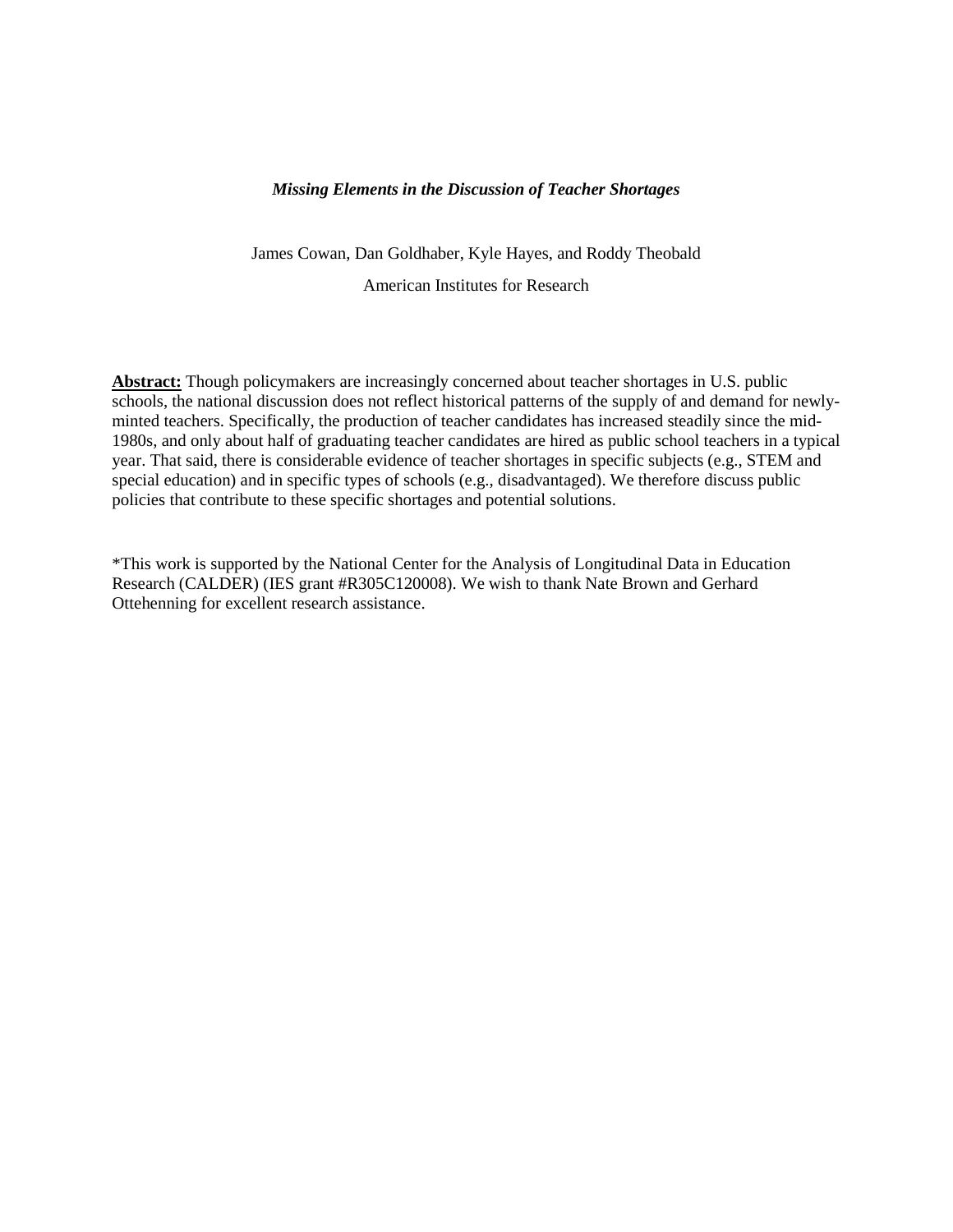## **Introduction:**

l

Each new school year typically spurs reporting on the shortage of teachers in national and local publications. While these stories (e.g., Partelow, 2016; Rich, 2015) and a highly-publicized recent report (Sutcher et al., 2016) generally discuss teacher shortages as a national problem, we argue that the popular conception of a "teacher shortage" is not borne out by historical data; in fact, the production of newly-minted potential teachers has increased steadily over the past several decades, and only about half of these recent graduates have been hired as public school teachers in a typical year. That said, there is considerable evidence of staffing difficulties in specific subjects (e.g., STEM and special education) and in specific types of schools (e.g., rural schools or schools serving disadvantaged students), which suggests that policies aimed at addressing these true shortage areas must be targeted to these specific teachers and schools.

# **The Production of New Teachers over Time:**

Reports on the current "teacher shortage" often begin by citing diminishing enrollment in teacher preparation programs in recent years. A story that appeared in the *New York Times*, for instance, focused on the declining production of new teachers in California from 2008 to 2012 (Rich, 2015). While the figures in the story are correct, looking only at the most recent years hides that teacher production has grown steadily since the mid-1980s, as shown in Figure 1.



**Figure [1](#page-1-0):** Aggregated Number of Degrees in Education (1984-2013)<sup>1</sup>

<span id="page-1-0"></span><sup>&</sup>lt;sup>1</sup> The aggregated number of degrees issued in education fields in Figures 1 and 2 may not represent the true number of newly credentialed teachers because alternatively-certified teachers are not included, individuals who graduate but do not complete the requirements to receive a teaching credential are included, and teachers who receive a Bachelor's and higher degree in education may be double-counted. Data on initial teaching credentials in recent years (2010-2013) from Title II suggest that the numbers in Figures 1 and 2 are about 15% higher than the true number of newly credentialed teachers. Calculated from IPEDS Completion Data, National Center for Education Statistics (NCES).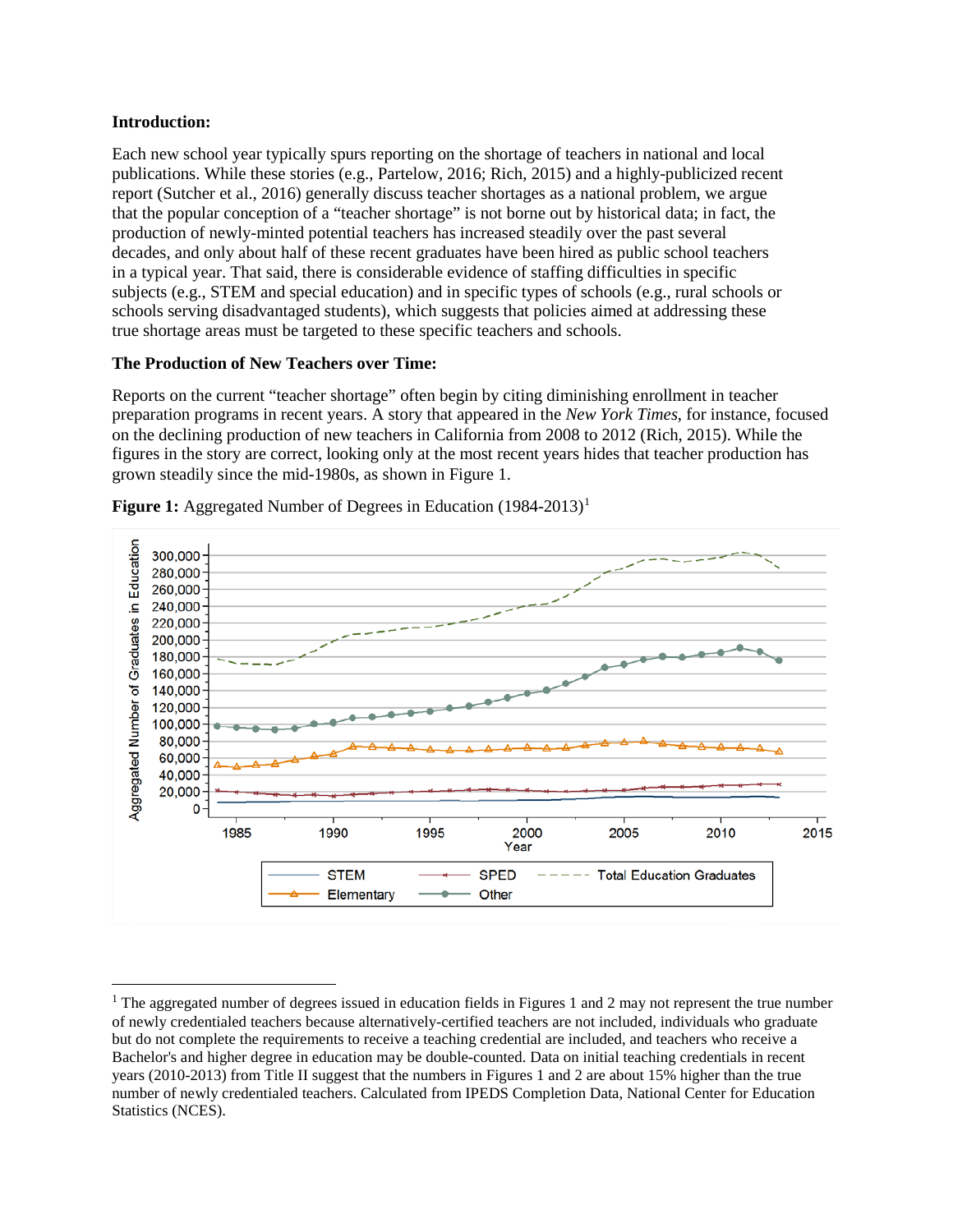The increase in teacher production has more than kept up with increases in student enrollment in public schools across the country. In fact, the student-teacher ratio in U.S. public schools has dropped from over 18 in the mid-1980s to about 16today.

Additionally, while the number of teachers produced by teacher preparation programs has grown steadily since 1985, only about half of these teachers are hired. Specifically, Figure 2 shows that between 175,000 and 300,000 teachers were produced during survey years, but only 60,000 to 140,000 of these newlyminted potential teachers were hired into teaching positions (note that others may have been hired into non-teaching positions). [2](#page-2-0)





# **Discussion and Conclusions:**

The previous section illustrates that the number of potential first-time teachers has far outpaced the demand for newly-minted teachers for decades. This is important because, while enrollment in teacher education programs has dropped even more in recent years (Sutcher et al., 2016), the bench of individuals with the necessary teaching credentials to enter (or re-enter) the teacher workforce is far deeper than what would be suggested by looking at snapshots of production and hiring in recent years.

However, there is consistent evidence of persistent staffing issues in *specific subjects* like STEM and special education (e.g., Boe and Cook, 2006; Goldhaber et al., 2015) and in *specific settings* like urban, rural, or disadvantaged schools (e.g., Ingersoll, 2003). Specifically, Figure 3 illustrates that the demand for STEM and SPED teachers has been far greater than the demand for Elementary, English, and Social Studies for several decades.<sup>[3](#page-2-1)</sup>

 $\overline{\phantom{a}}$ 

<span id="page-2-0"></span><sup>&</sup>lt;sup>2</sup> Production data calculated from IPEDS Completion Data, and hiring data calculated from Schools and Staffing Survey (SASS).

<span id="page-2-1"></span><sup>&</sup>lt;sup>3</sup> Figures 3-5 calculated from SASS data.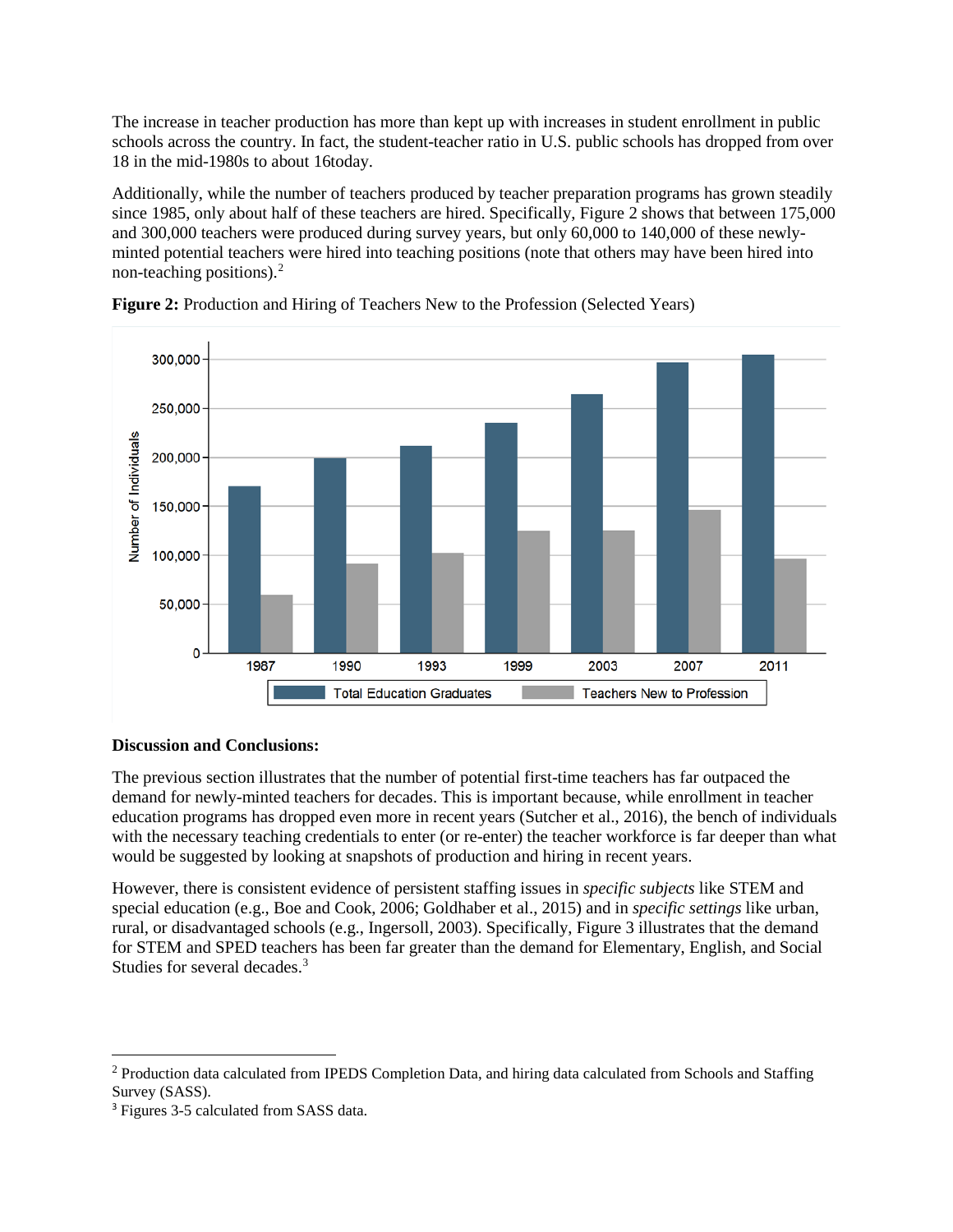

**Figure 3:** Percentage of Schools Reporting Difficulty Filling Vacancies within Specific Disciplines

Likewise, Figure 4 illustrates that urban and rural schools have historically experienced greater difficulties recruiting teachers than suburban schools.



Figure 4: Percentage of Schools Reporting Difficulty Filling Vacancies by Urbanicity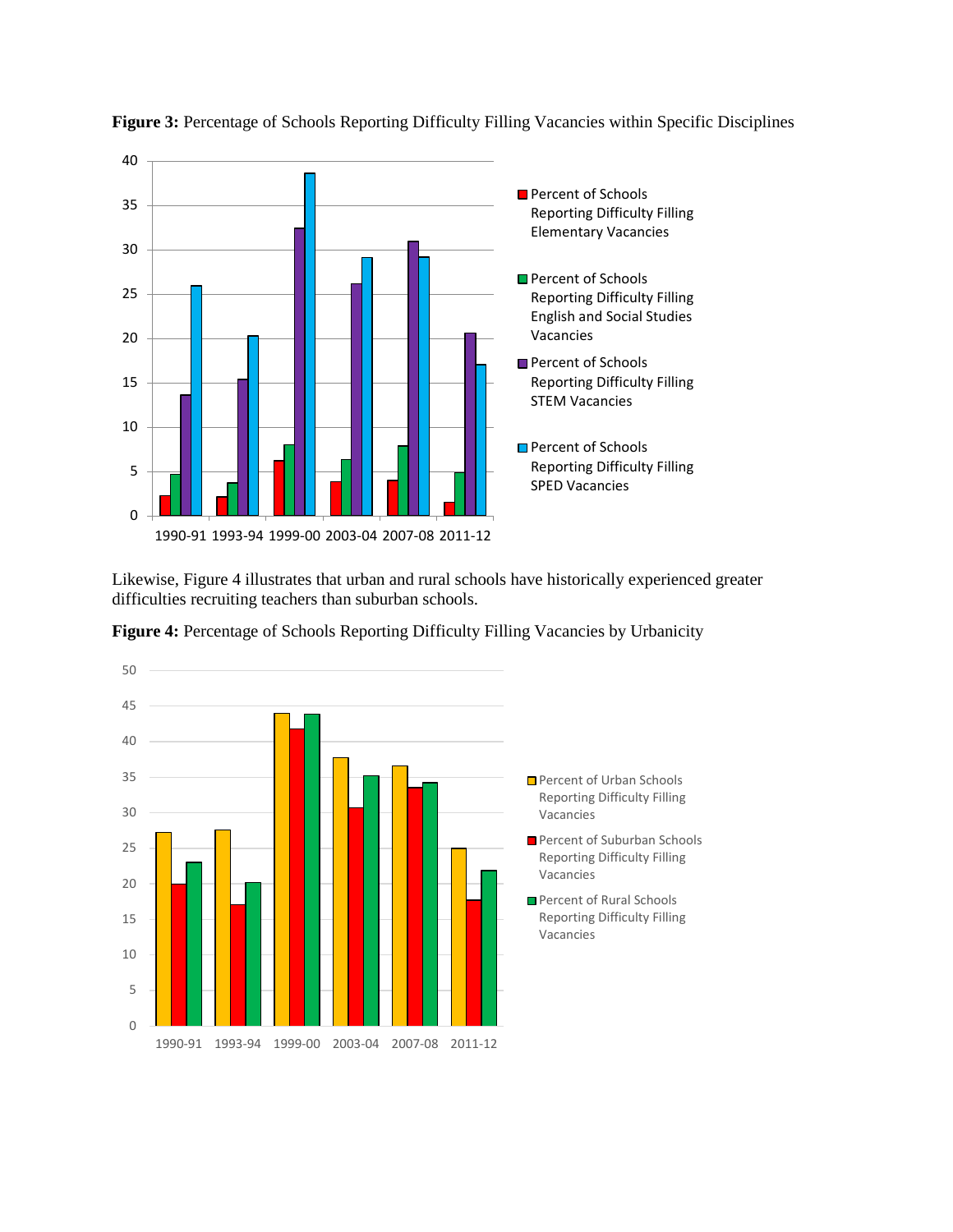Finally, Figure 5 illustrates that schools that serve many underrepresented minority students (URM, defined as American Indian, Black, or Hispanic) have considerably greater difficulties recruiting teachers than schools that serve fewer URM students.[4](#page-4-0)



**Figure 5:** Percentage of Schools Reporting Difficulty Filling Vacancies by School Percent URM

So, what can schools and districts do to address the difficulties in hiring in these specific areas or schools? Unlike other industries that often offer higher pay to compensate for less desirable working conditions or to attract more desired applicants in high-need areas (like STEM fields), public school systems are generally limited by collective bargaining agreements or state law in their ability to offer differential compensation (see Goldhaber et al., 2015). That said, there is encouraging evidence about *targeted*  policies intended to address specific teacher shortage areas. For example, Clotfelter et al. (2008) found that a targeted bonus to certified math, science and special education teachers working in disadvantaged North Carolina schools reduced the attrition of targeted teachers by 17 percent, while Feng and Sass (2015) found that loan forgiveness programs for teachers with high-needs endorsements reduced the attrition of teachers in shortage areas in Florida.

Unfortunately, many policies being discussed and adopted across the country—such as universal loan forgiveness programs or across-the-board changes to teacher credential requirements—are motivated by the misconception that we need to increase the *overall* supply of teachers. We believe that these policies are akin to trying to hit a pin with a sledgehammer. That said, a more nuanced national discussion about teacher shortages that acknowledges the specific nature of teacher shortage areas could lead to more innovative policy responses that address chronic shortages in high-need subjects and schools.

l

<span id="page-4-0"></span><sup>&</sup>lt;sup>4</sup> "High URM" schools defined as schools in the top quartile of the distribution of percent URM students, while "Low URM" schools are in the bottom quartile of the distribution of the percent URM students.